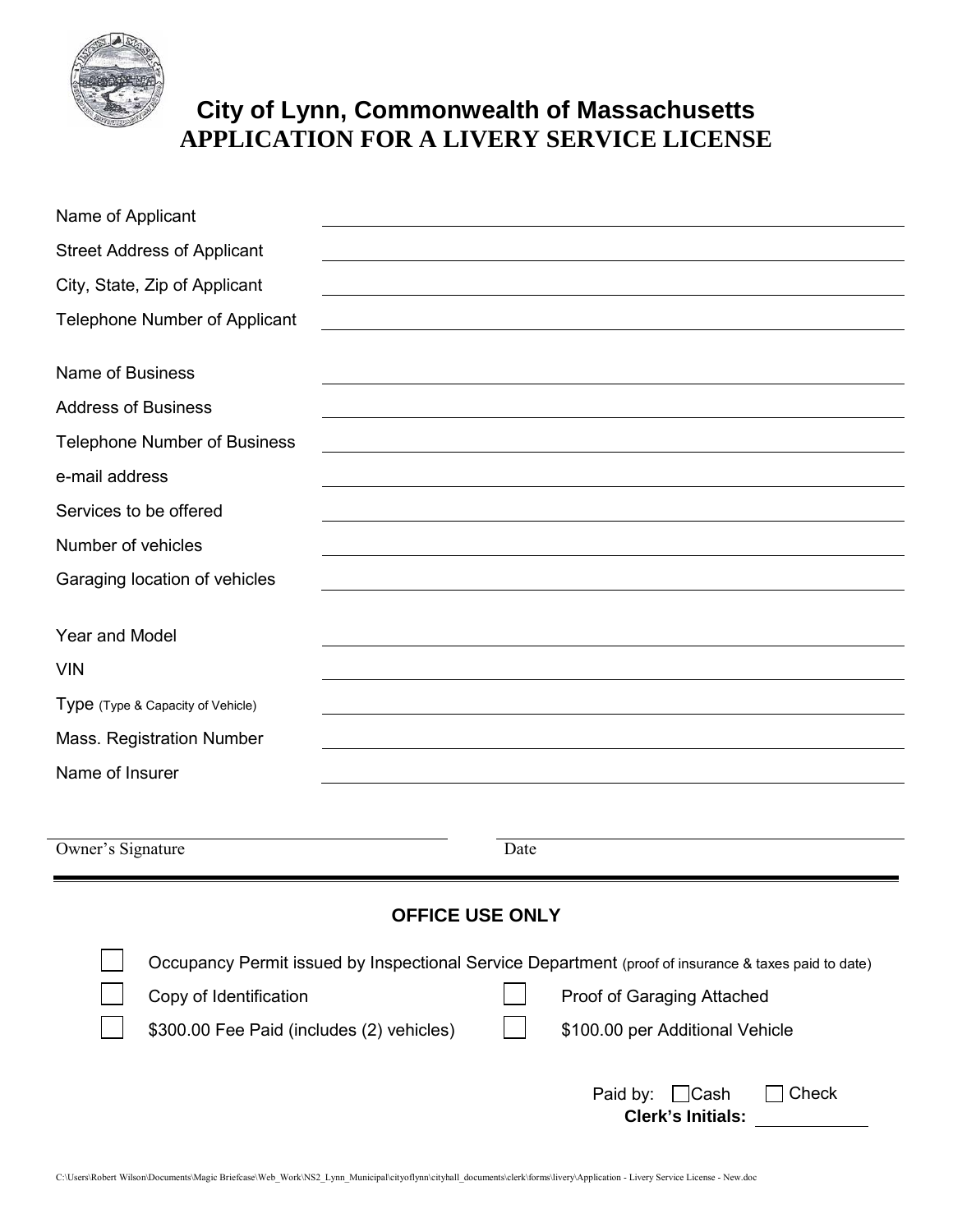

## **City of Lynn, Commonwealth of Massachusetts APPLICATION FOR LIVERY – ADDITIONAL VEHICLE**

Please enter your information: (Please print all information)

| Owner's Name (Please Print)       |                        |             |                          |       |  |
|-----------------------------------|------------------------|-------------|--------------------------|-------|--|
| <b>Owner's Street Address</b>     |                        |             |                          |       |  |
| Owner's City, State, Zip          |                        |             |                          |       |  |
| Owner's Telephone Number          |                        |             |                          |       |  |
| <b>Business Name</b>              |                        |             |                          |       |  |
| <b>Business Street Address</b>    |                        |             |                          |       |  |
| Business City, State, Zip         |                        |             |                          |       |  |
| <b>Business Telephone Number</b>  |                        |             |                          |       |  |
|                                   |                        |             |                          |       |  |
| Year and Model                    |                        |             |                          |       |  |
| <b>VIN</b>                        |                        |             |                          |       |  |
| Type (Type & Capacity of Vehicle) |                        |             |                          |       |  |
| Mass. Registration Number         |                        |             |                          |       |  |
| Name of Insurer                   |                        |             |                          |       |  |
|                                   |                        |             |                          |       |  |
| <b>OWNER'S SIGNATURE</b>          |                        | <b>DATE</b> |                          |       |  |
|                                   |                        |             |                          |       |  |
|                                   |                        |             |                          |       |  |
|                                   | <b>OFFICE USE ONLY</b> |             |                          |       |  |
| <b>Proof of Existing Business</b> |                        |             |                          |       |  |
| Copy of Identification            |                        |             |                          |       |  |
| Proof of Garaging Attached        |                        |             |                          |       |  |
| \$100.00 Fee Paid Per Vehicle     |                        |             |                          |       |  |
|                                   |                        |             |                          |       |  |
|                                   |                        | Paid by:    | $\Box$ Cash              | Check |  |
|                                   |                        |             | <b>Clerk's Initials:</b> |       |  |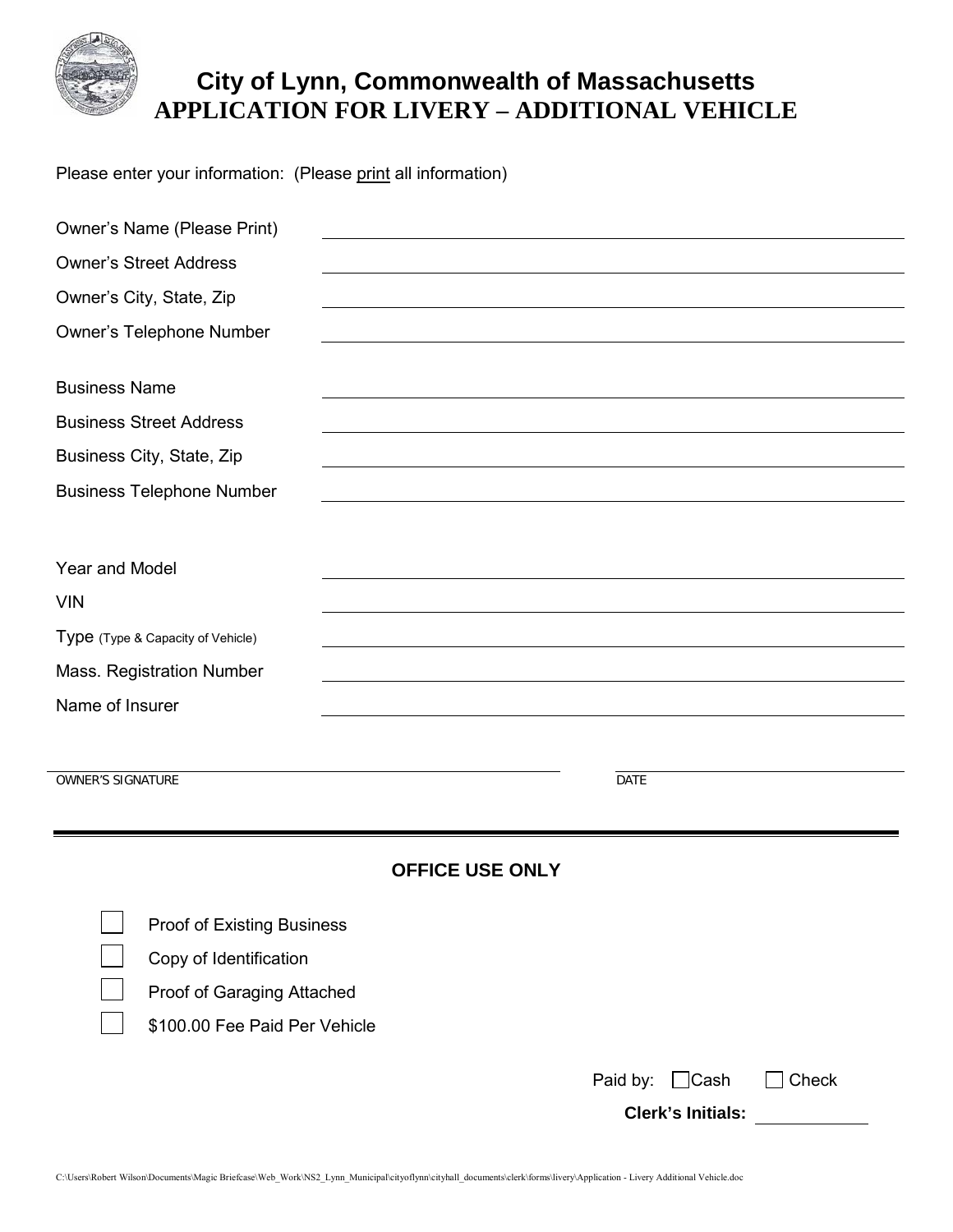

## **City of Lynn, Commonwealth of Massachusetts RENEWAL OF LIVERY SERVICE LICENSE**

| Name of Applicant                         |                                                                                                      |
|-------------------------------------------|------------------------------------------------------------------------------------------------------|
| <b>Street Address of Applicant</b>        |                                                                                                      |
| City, State, Zip of Applicant             |                                                                                                      |
| <b>Telephone Number of Applicant</b>      |                                                                                                      |
| <b>Name of Business</b>                   |                                                                                                      |
| <b>Address of Business</b>                |                                                                                                      |
| <b>Telephone Number of Business</b>       |                                                                                                      |
| e-mail address                            |                                                                                                      |
| Services to be offered                    |                                                                                                      |
| Number of vehicles                        |                                                                                                      |
| Garaging location of vehicles             |                                                                                                      |
| <b>Year and Model</b>                     |                                                                                                      |
| <b>VIN</b>                                |                                                                                                      |
| Type (Type & Capacity of Vehicle)         |                                                                                                      |
| Mass. Registration Number                 |                                                                                                      |
| Name of Insurer                           |                                                                                                      |
|                                           |                                                                                                      |
| Owner's Signature                         | Date                                                                                                 |
|                                           | <b>OFFICE USE ONLY</b>                                                                               |
|                                           |                                                                                                      |
|                                           | Occupancy Permit issued by Inspectional Service Department (proof of insurance & taxes paid to date) |
| Copy of Identification                    | Proof of Garaging Attached                                                                           |
| \$150.00 Fee Paid (includes (2) vehicles) | \$100.00 per Additional Vehicle                                                                      |
|                                           | Paid by:<br>$\Box$ Cash<br>Check<br><b>Clerk's Initials:</b>                                         |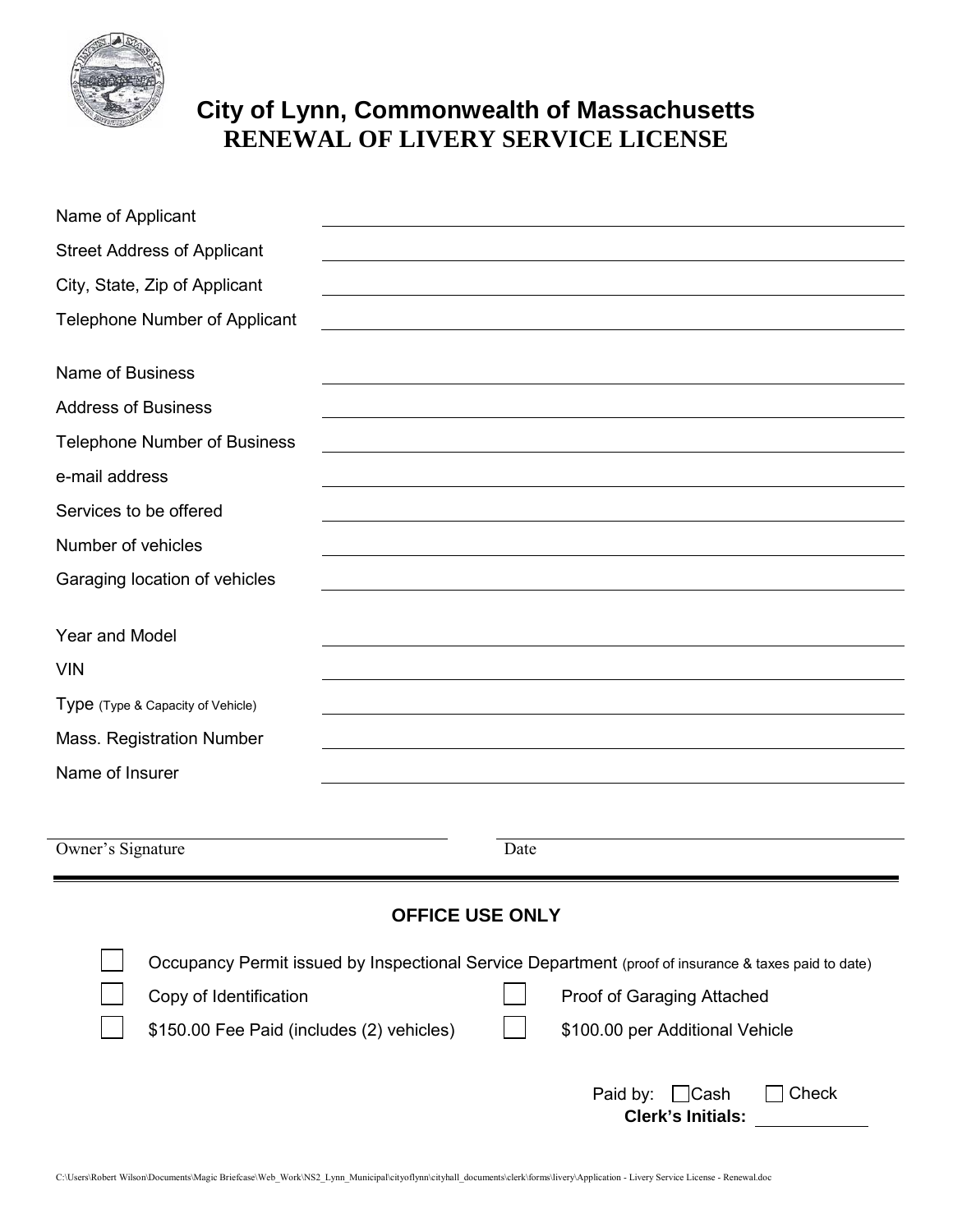## **INSTRUCTIONS FOR LIVERY SERVICE BUSINESS**

A license must be obtained before operating a Livery Service Business. The license is valid from the date of issue through December 31st.

### **Steps to complete for License**:

- *1.* Application for Livery Service Business \$300.00 *(Renewal is \$150.00 year per two vehicles \$50.00 per additional vehicle) See Ordinance attached.*
- 2. Application for License to operate livery vehicle (\$10.00 per driver)
- 3. Cori Request Form (Criminal History)
- 4. Mass Dept of Revenue form
- 5. Worker's Comp Insurance Form and Property Tax Form

### **Please Provide Current**:

- 1. Insurance Policy for vehicles
- 2. Driving Record for each operator
- 3. Vehicle Registration Form(s)
- 4. Lease or other evidence that you have access to the property where vehicle(s) will be garaged (if you do not own property)

### **For New Applicants OR Applicants with New Locations:**

1. Contact Inspectional Services Department (Room 401) to obtain an "OCCUPANCY PERMIT"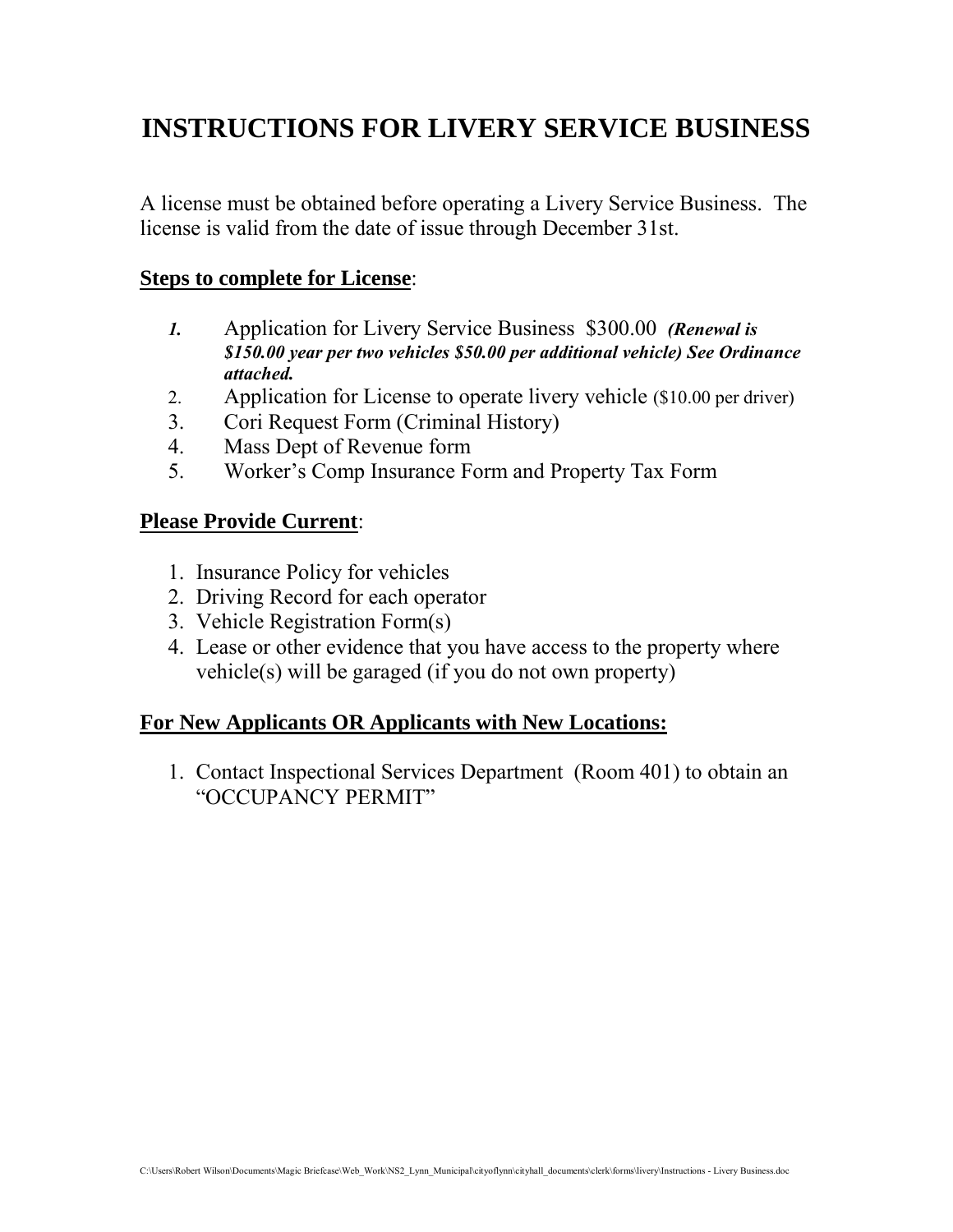

# **CITY OF LYNN**

In City Council March 27, 2007

### IN THE YEAR TWO THOUSAND AND SEVEN AN ORDINANCE AMENDING THE ORDINANCE REGULATING AND **ESTABLISHING LIMOUSINE AND LIVERY LICENSES** IN THE CITY OF LYNN

Be it Ordained by the City Council of the City of Lynn and by the authority of the same as follows, to wit:-

**SECTION 1.** An Ordinance requiring and establishing limousine and livery licenses in the City of Lynn as heretofore established, is hereby amended as follows:

### **Definitions:**

City: The City of Lynn

An office, waiting room or garage from which the business of a **Place of Business:** livery service is conducted. A garage used solely for the storage or maintenance of livery vehicles which are not regularly operated in the City of Lynn shall not be considered a place of business.

**Public Place:** Public property or private property to which the public has lawful access.

Livery Vehicle: A passenger car, station wagon, van or limousine used for transporting persons and items in their possession for compensation. Livery vehicles are not marked on its exterior with the Livery company name or number. Such vehicle does not operate on a fixed route and is hired by means of a telephone request or contract arranged in advance of the time transportation is needed. The minimum charge for all limousine or livery service in the City of Lynn shall be thirty-five (\$35.00) dollars for all passenger fares. Eight (8) hours advance notice is required on all reservations. Vehicles used solely in connection with transportation for funerals shall not be considered livery vehicles and shall not be subject to the provisions of this Ordinance.

Permit Authority: Lynn City Council, Committee on Licenses.

#### **LIVERY LICENSE REQUIREMENTS SECTION 2:**

- A. A livery service shall be subject to the provisions of this ordinance if; it maintains a place of business within the City of Lynn; and it advertises, in any format or medium that it provides livery service within the City of Lynn.
- B. No person or business entity shall within the City of Lynn, engage in any conduct, which would constitute the business of a livery service without a Livery Service License issued by the Lynn City Council, Committee on Licenses. The Livery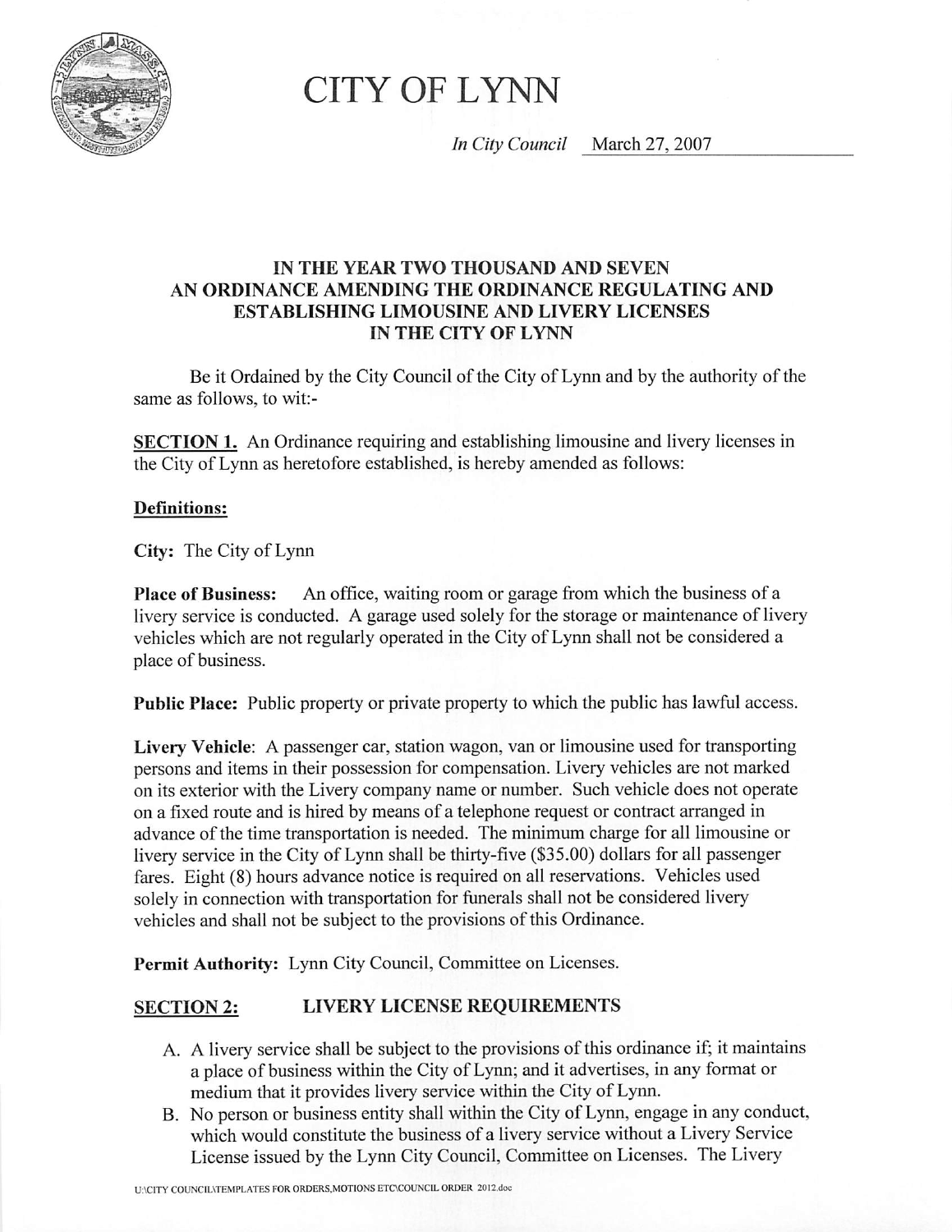company is responsible for conduct and actions of the drivers while operating the vehicles owned by the company.

- C. No vehicle shall be utilized by a livery service unless such vehicle:
	- (1) Is properly registered under Massachusetts law;
	- (2) Is properly insured or bonded under Massachusetts law;
	- (3) Has a valid Massachusetts vehicle inspection sticker:
	- (4) Has been issued by the Lynn City Council, Committee on Licenses, and displays a livery vehicle permit:

#### **LIVERY SERVICE LICENSE SECTION 3.**

A. **Application process:** 

Each applicant for a livery service license shall make application to the City Clerks Office. Such application form shall contain the applications identifying information; the proposed location(s) to be used in the operation of the service, including place of garaging; the number and type of vehicles the applicant intends to utilize in the service; a written description of the services to be provided under the license. Each applicant must execute a statement, in writing and under the pains and penalties of perjury that the applicant owes no back taxes to the Commonwealth of Massachusetts or the City of Lynn.

Each application must be accompanied by:

- An application fee of \$200.00, check made payable to the City of  $(1)$ Lynn.
- A yearly renewal fee of \$120.00 for two (2) vehicles. Each  $(2)$ additional vehicle shall cost an additional fifty (\$50.00) dollars.
- CORI Request form.  $(3)$
- Copy of current insurance policy.  $(4)$
- Copy of current registration for vehicles.  $(5)$

#### **AUTHORITY OF PERMIT GRANTING AUTHORITY SECTION 4.**

The Committee on Licenses may, within its discretion, deny, grant, amend or modify a livery service license. If granted, such license shall be subject to such conditions or restrictions as may be imposed by the Committee. The Committee on Licenses may, for cause and after public hearing, amend or revoke any license that has been granted.

#### LICENSE. **SECTION 5.**

A license granted by the Committee on Licenses shall be issued by the City Clerk. Such license shall specify the name of the service, effective date of the license, expiration date of the license and the conditions or restrictions as imposed by the Committee on License, including the place or places of business, include place of garaging, the days and hours of service, the manner by which fares are to be determined, the amount and types of vehicles that may be utilized by the service; and any other specific condition.

All licenses shall expire at the close of December 31 of the year of issuance. There shall be no pro-rating of application/license fees. A license shall be non-transferable. A license holder may apply to the Committee on Licenses for a modification or amendment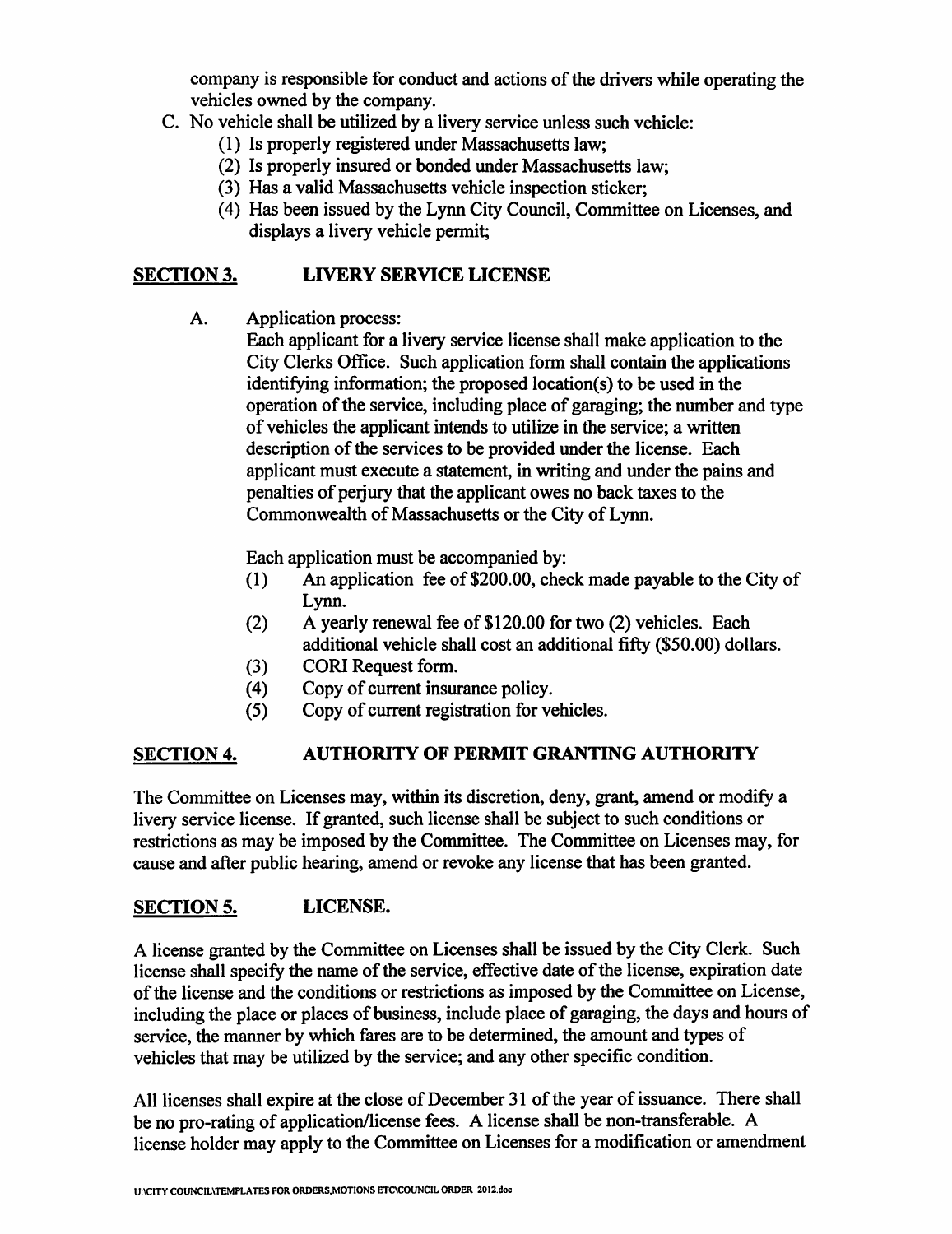of an existing License. Such application shall be submitted upon standard application form and must be accompanied by an application fee of One Hundred (\$100.00) Dollars.

Limousine or livery service must be a separate corporation and/or business from any other business(es) or taxicab service(s). Business(es) must maintain a separation of staff and separate telephone lines from all radio taxicab services, and all limousine and livery operators must be separate from taxicab operators.

#### **SECTION 6. MANDATORY REPORTS AUTOMATIC SUSPENSION OF** LICENSE.

The holder of a license to operate a livery service must, within twenty-four (24) hours of its occurrence, report, on behalf of his or her livery service, the following to the office of the City Clerk:

> $(a)$ The suspension of revocation of a motor vehicle registration certificate for any

vehicle utilized by the service;

 $(b)$ The cancellation of the service's motor vehicle liability insurance policy or bond:

(c) Suspension or revocation of the permit holder's Massachusetts Motor Vehicle Operator's License, or the suspension or revocation of the permit holder's license or right to operate in any other state.

#### **SUSPENSION OF REVOCATION OF LICENSE SECTION 7.**

A license to operate or manage a livery service may be suspended or revoked after notice to the holder of such permit and a hearing before the Committee on Licenses. Suspension or revocation is authorized if the Committee determines, according to the standard of a preponderance of the evidence the License Holder:

- Has knowingly made a false or inaccurate statement on any record or  $(1)$ application required by any of the provisions of this Ordinance;
- Is, in any jurisdiction, convicted or subject to a finding of sufficient facts  $(2)$ for a finding of guilty in regard to any felony offense;
- Is, in any jurisdiction, convicted or subject to a finding of guilty in regard  $(3)$ to any misdemeanor offense involving: assault; assault & battery; threatening; larceny, fraud; prostitution; gaming; illegal sale or distribution of an alcoholic beverage; or a statute or regulation relative to livery services:
- Has knowingly permitted the operation of a livery vehicle by a person  $(4)$ who is not the holder of a valid license to operate a livery vehicle;
- Has permitted a vehicle, without a Livery Vehicle license, to be utilized  $(5)$ for the transportation of passengers of a livery service;
- Has knowingly permitted any livery vehicle to be used in the commission  $(6)$ or furtherance of any criminal conduct;
- Has refused to permit any inspection authorized or required by the  $(7)$ provisions of this Ordinance;
- Has failed to prepare, maintain or file any report, record or notice required  $(8)$ by the provisions of this Ordinance;
- Has engaged in or permitted any conduct that is prohibited by the  $(9)$ provisions of this Ordinance.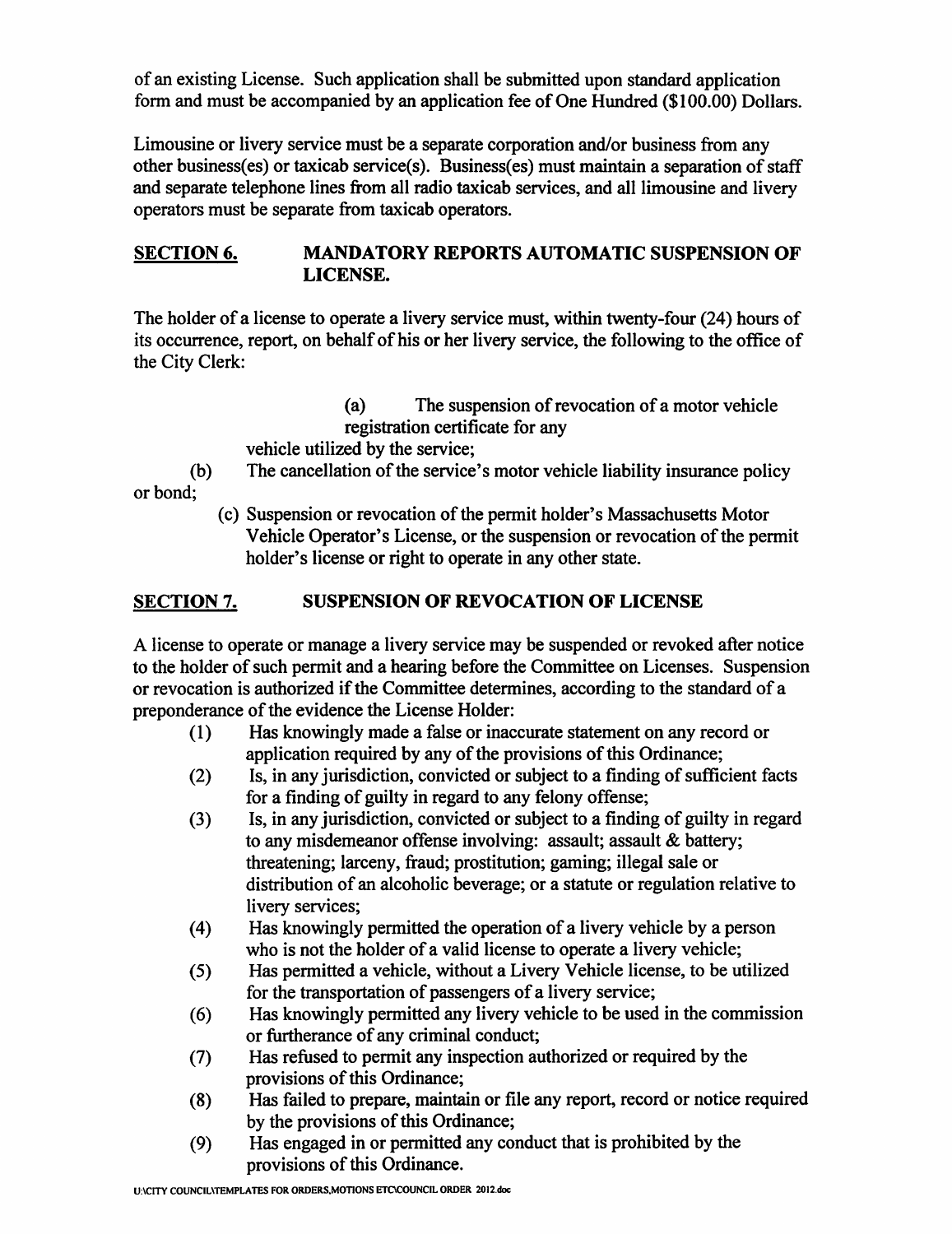#### **NOTICE OF SUSPENSION OR REVOCATION. SECTION 8.**

Upon the suspension or revocation or a license to operate or manage a Livery service, the Permit Authority shall give written notice of such suspension or revocation, and the reason therefore, to the livery service by which the suspended or revoked person is emploved.

#### **INSPECTION OF RECORDS SECTION 9.**

During regular business hours, the holder of the permit to operate and manage a livery service and/or the operator of a vehicle, shall make available, upon demand of a police officer or member of the Committee on Licenses, all records required to be kept by a livery service. These records must be retained for a period of two years and will include:

Registry of Motor Vehicle driver records, record of accidents, daily driver logs

#### **SECTION 10. FARES**

Upon request, fares and/or rates shall be made available at the office of each licensed premises.

#### **DISPLAY OF NOTICE TO PASSENGERS SECTION 11.**

Each livery vehicle, on a form to be provided by the Permit Authority and in such manner as to be visible to all passengers, the following notice:

THIS VEHICLE IS OWNED BY: (Name, Address and Phone Number of Taxi or Livery Service)

#### NOTICE AND ACKNOWLEDGEMENT OF ORDINANCE **SECTION 12.**

The License Commission shall provide each applicant for a license or permit with a copy of this Regulation. Each applicant must acknowledge, in writing, the receipt of same.

#### **INSPECTION SECTION 13.**

Inspections of each vehicle will be conducted in June of each year, along with taxicab inspections. All vehicles will be inspected for all safety items, proper registrations, permits, and licenses. The cost of inspection shall be paid by the limousine or livery service.

#### PERMIT TO OPERATE A LIVERY VEHICLE (DRIVERS) **SECTION 14.**

#### $A_{\cdot}$ **APPLICATION PROCESS.**

Each application for a permit to operate a livery vehicle shall be accompanied by an Application/Permit non-refundable fee of \$10.00; a clear photocopy of the applicants current active drivers license, a signed CORI request form, and a signed statement, by the holder of a license to operate a livery service, of intent to hire the applicant.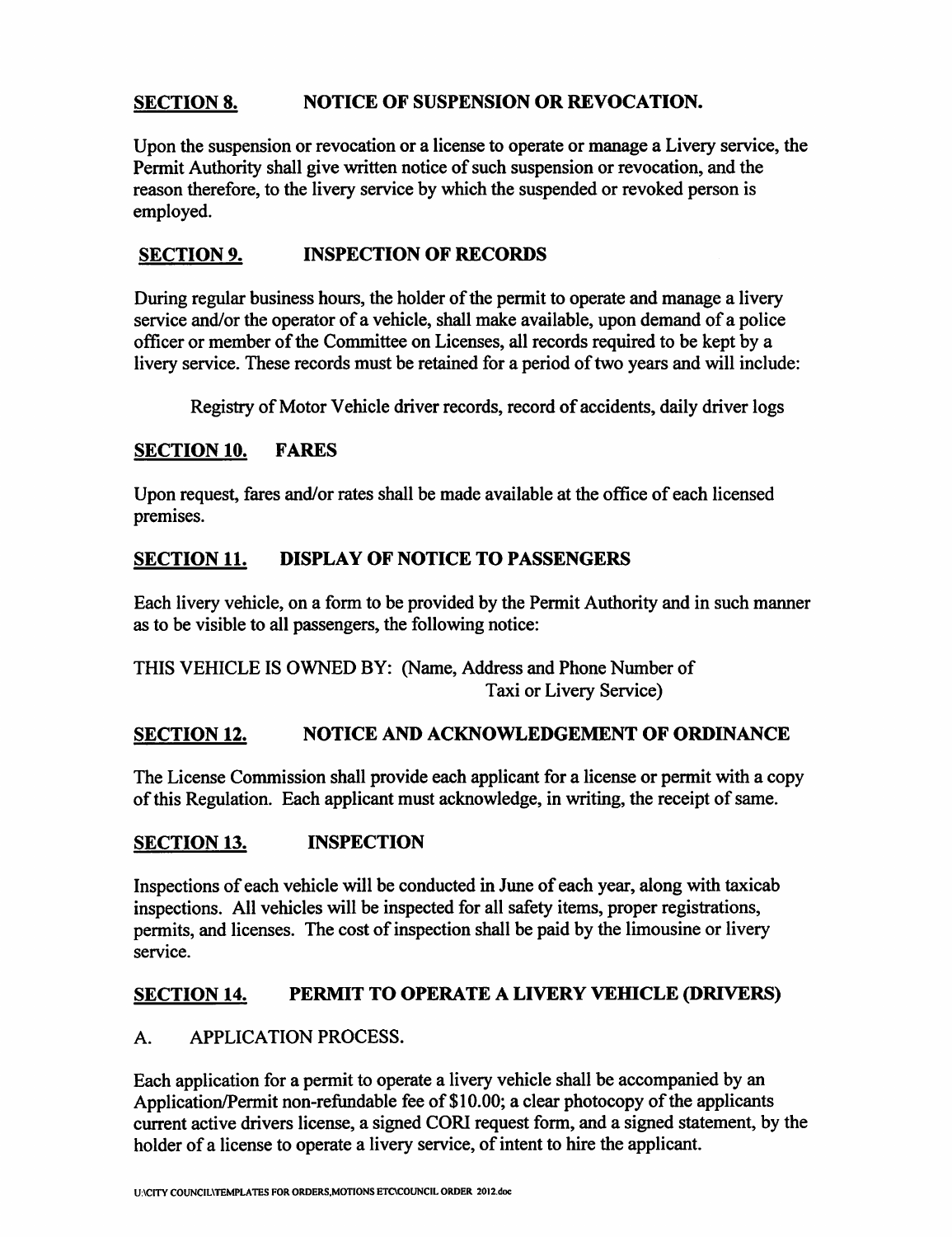#### $B<sub>1</sub>$ **BACKGROUND CHECK.**

Upon receipt of an application, a background check, CORI shall be conducted of the applicant to determine if the applicant is subject to any of the conditions requiring a denial of the permit.

#### C. PERMIT TO OPERATE A LIVERY VEHICLE

No person shall operate a livery vehicle without a valid Massachusetts Motor Vehicle Operator's License and a permit to operate a livery vehicle issued by the Committee on Licenses. The livery company is responsible for conducting periodic inspections of the driver's Massachusetts Motor Vehicle Operator's License and a permit to operate a livery vehicle. It is the companies responsibility to insure that drivers have their Massachusetts Motor Vehicle Operator's License and a permit to operate a livery vehicle in their possession while driving a livery.

The holder of a permit to operate a livery vehicle must, within twenty four (24) hours of its occurrence, report the following to the City Clerk's Office and, at the same time, surrender his or her permit:

- a) Involvement in any motor vehicle accident; whether on or off duty, which resulted in death, bodily injury or significant property damage;
- $b)$ Being arrested, cited or charged with operating under the influence of liquor or drugs, motor vehicle homicide; operating in a race or operating in a negligent or reckless manner; any crime against a person; or, any felony offense
- Suspension or revocation of the permit holder's Massachusetts Motor  $c)$ Vehicle Operator's License, or the suspension or revocation of the permit holder's license or right to operate a motor vehicle in any other state.

#### D. DENIAL OF PERMIT.

The Committee on Licenses may not issue a Permit if the applicant:

Is deemed, after an investigation of all facts, including but not limited to the applicant's criminal history, motor vehicle driving history and/or character to be an unsuitable person to possess such a license.

#### E. ISSUANCE AND DISPLAY OF PERMIT.

An Applicant, who is not subject to any of the conditions requiring a denial of a permit, shall be issued such permit. Such permit must be displayed, in a place visible to any passenger, in a livery vehicle operated by the permit holder.

F. DURATION AND VALIDITY OF PERMIT.